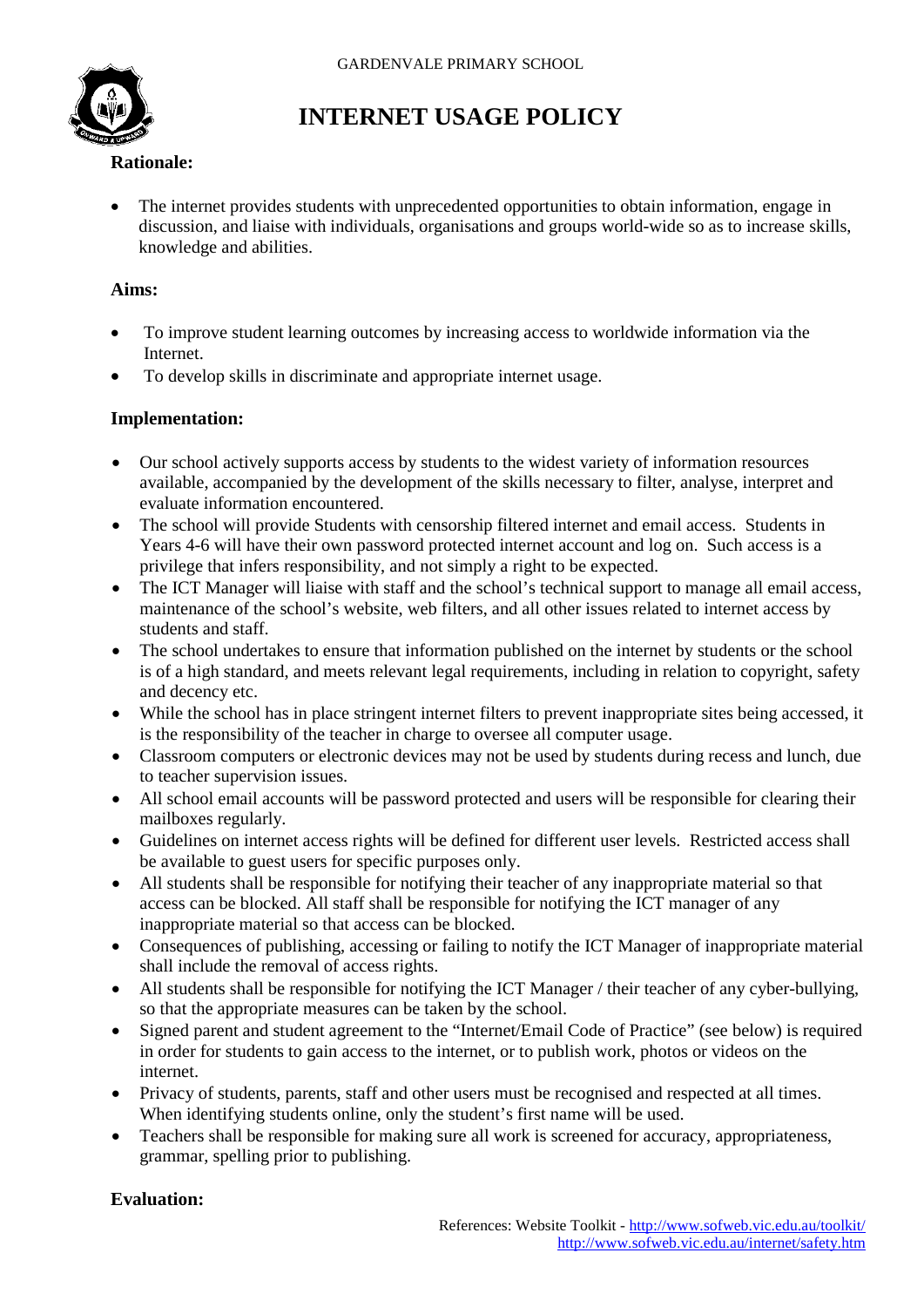#### GARDENVALE PRIMARY SCHOOL

• This policy will be reviewed as part of the school's three year review cycle.

#### **Approved by School Council: October 2017**